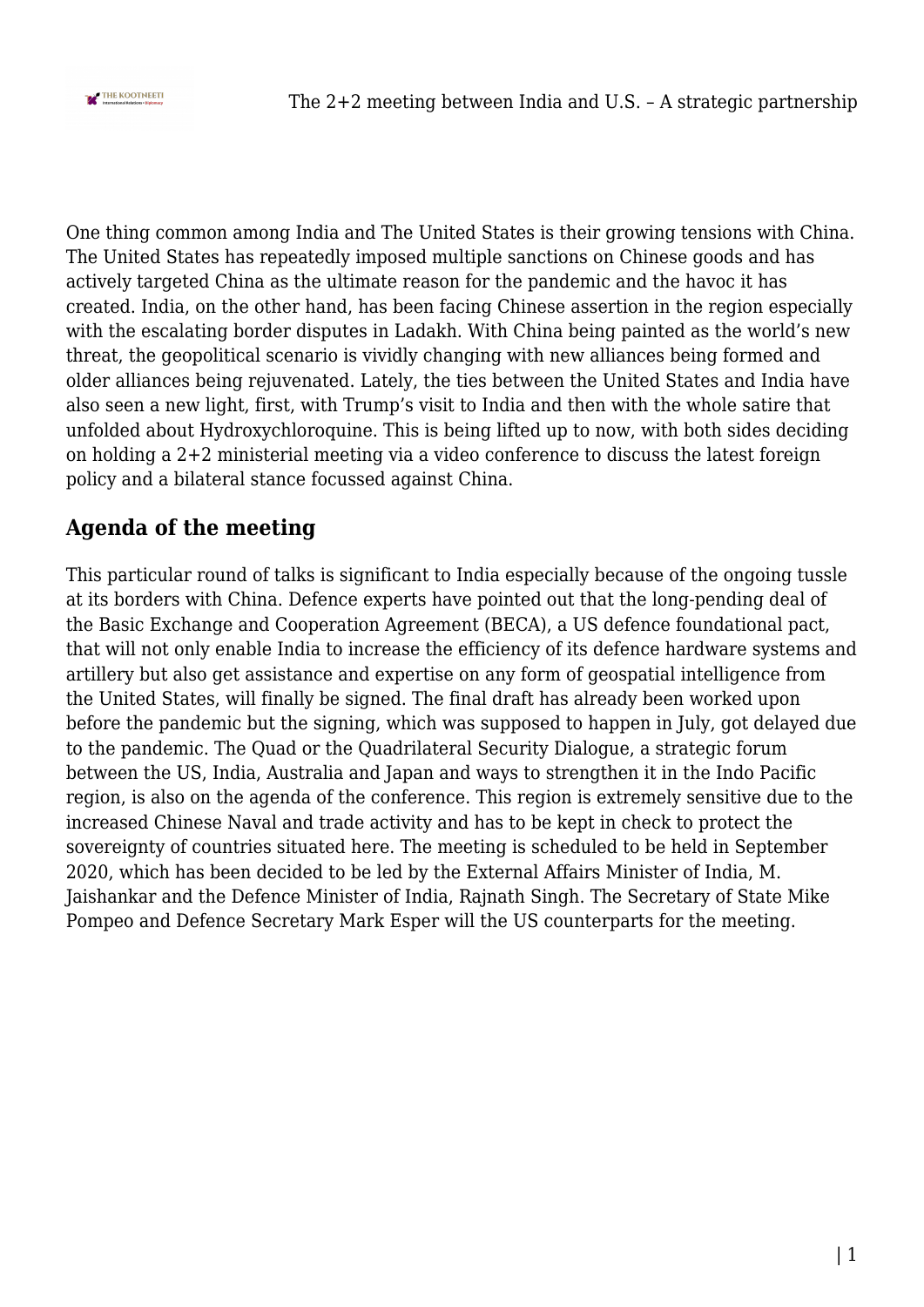



Sailors assigned to the guided-missile destroyer USS Halsey (DDG 97) stand in ranks as the Indian navy destroyer Sapura (F-48) pulls alongside Halsey during a Malabar exercise. (U.S. Navy photo by Mass Communication Specialist 3rd Class Christopher Farrington/Released)

## **What has been the defence engagement so far**

India and the United States have had a robust defence cooperation post the Cold war, with regular joint military exercises especially naval exercises in the Indo-Pacific waters. India has been a big purchaser of defence equipment like rescue helicopters, fighter planes, highend submarines and guns from the US, which is the 4th largest supplier of defence equipment to India after Russia, France and Israel. A recognition tag of "Major Defence Partner" by the Donald Trump administration has also been granted to India which has helped in improving bilateral relations between the countries in the area of security.

During the last 2+2 meeting, which was held in December in Washington DC in 2018, both sides signed the Industrial Security Annex (ISA) to the India-US General Security of Military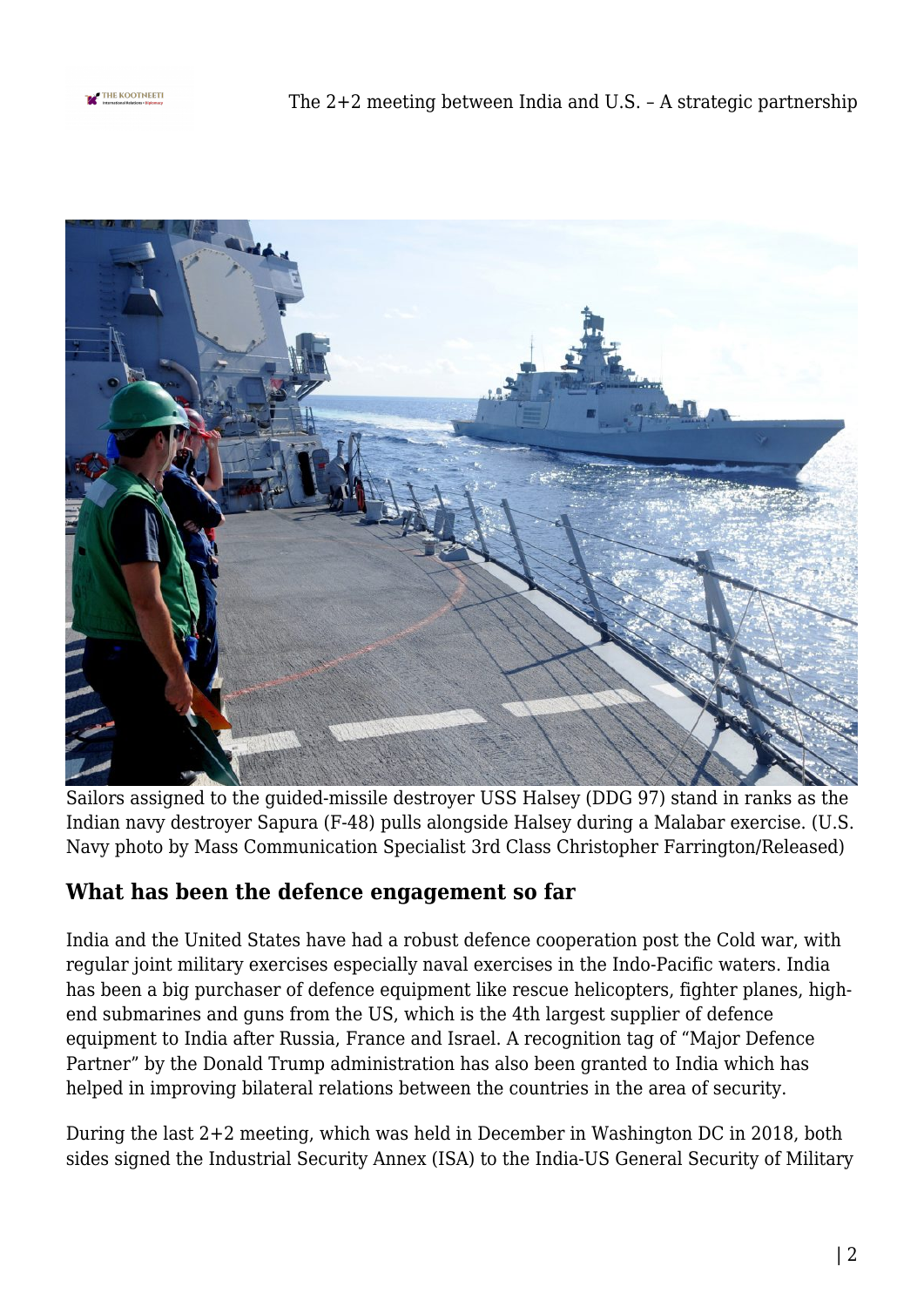

Information Agreement (GSOMIA) that eased the transfer of high-level technology from the US to India and safeguarding of classified military information. India has so far procured Apache, Chinook and MH-60 Romeo Seahawk helicopters, M777 Howitzer guns, and Super Hercules C-130J military transport planes from the US, among other items. Several other procurements are also in the pipeline, with India now keen to purchase the medium-altitude long-endurance (MALE) armed Predator-B drone and other high-tech weapons especially to use them against any aggression that happens with China.



US President Donald Trump with Indian Prime Minister Narendra Modi/MEA India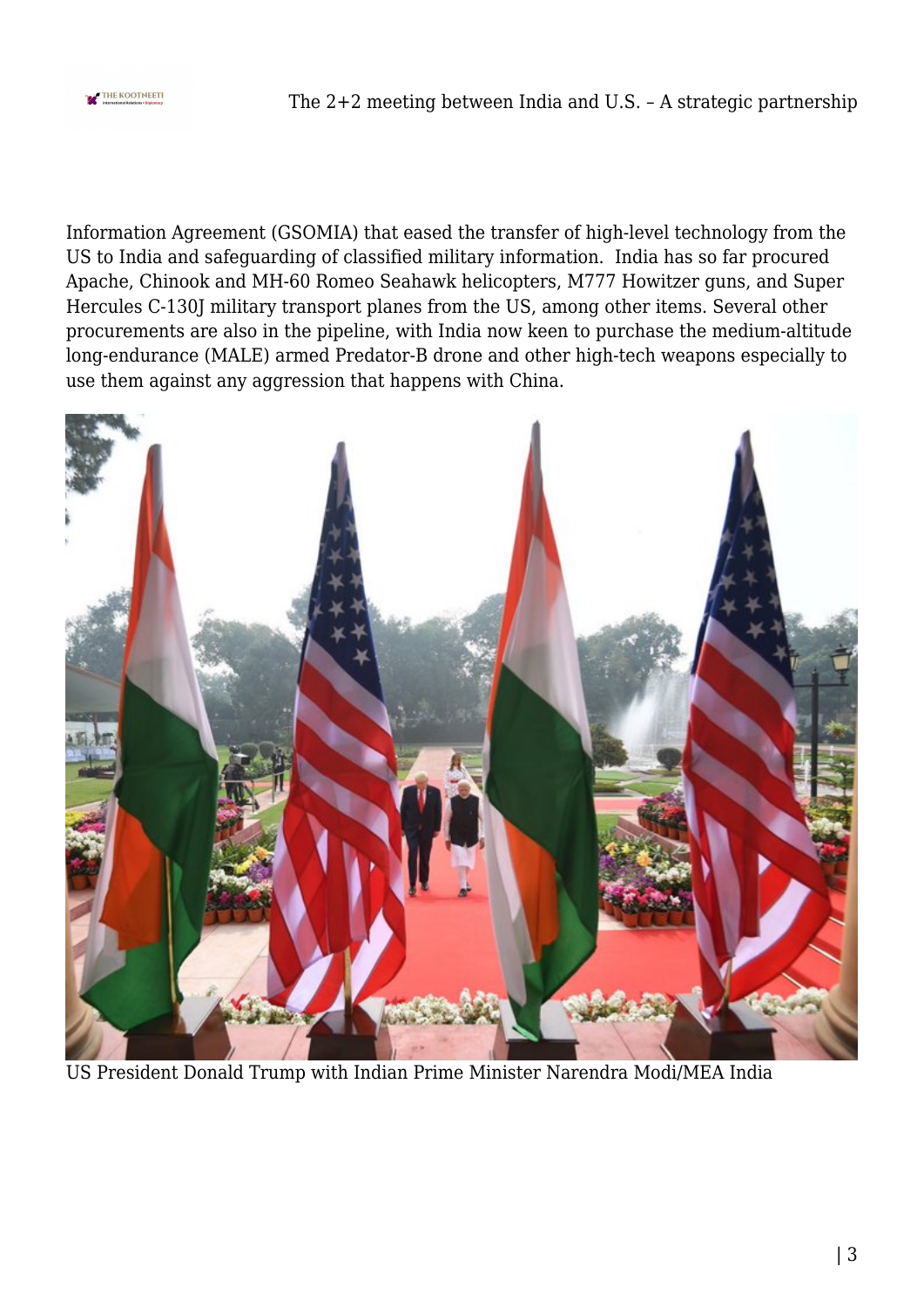

## **Why is it Strategically Important**

The Trump administration has in the past called out and condemned Chinese actions in Ladakh and explicitly expressed support for India for the same. The desire to counter China has served as the greatest convergence point in the military policies of both the sovereign democracies. Even with the dicey chances of Trump staying in power, the Joe Biden administration has also pledged to help and support India in its endeavours to counter China in its neighbourhood.

Both the sides have repeatedly acknowledged the global urgency in forming such impactful alliances in an attempt to not let China play out its ambitious mandate. The timing of this virtual meet is also peculiar because a joint statement has been recently released by Pakistan and China who have committed to a strong military partnership and an alliance against India on the Kashmir issue. India has already been an ardent buyer of US military equipment which has risen from 1 billion dollars to around 18 billion dollars in just 10 years from 2008 to 2019.

This new defence framework comes at a time when China has ramped up its defence expenditure and managed to reach the position of the world's largest army in 2020. India is far behind than China and in the unfortunate event of an escalation that might lead to a fully-fledged war, India would need external military support especially with equipment and other machinery. Even with the United States at its weakest with a historic protest against institutional racism and it dealing with a pandemic beyond its healthcare and economic means, it still is a strong alliance to have on the Indian side for its fight against China.

## **REFERENCES:**

1.

[https://theprint.in/diplomacy/india-us-set-to-hold-22-talks-defence-cooperation-pact-likely-on](https://theprint.in/diplomacy/india-us-set-to-hold-22-talks-defence-cooperation-pact-likely-on-agenda-amid-lac-standoff/487706/)[agenda-amid-lac-standoff/487706/](https://theprint.in/diplomacy/india-us-set-to-hold-22-talks-defence-cooperation-pact-likely-on-agenda-amid-lac-standoff/487706/)

- 2. [https://www.iiss.org/blogs/analysis/2020/03/sasia—us-india-relations-trump-and-modi](https://www.iiss.org/blogs/analysis/2020/03/sasia---us-india-relations-trump-and-modi)
- 3. [https://en.wikipedia.org/wiki/Quadrilateral\\_Security\\_Dialogue](https://en.wikipedia.org/wiki/Quadrilateral_Security_Dialogue)

*The views and opinions expressed in this article are those of the author and do not necessarily reflect the views of The Kootneeti Team*